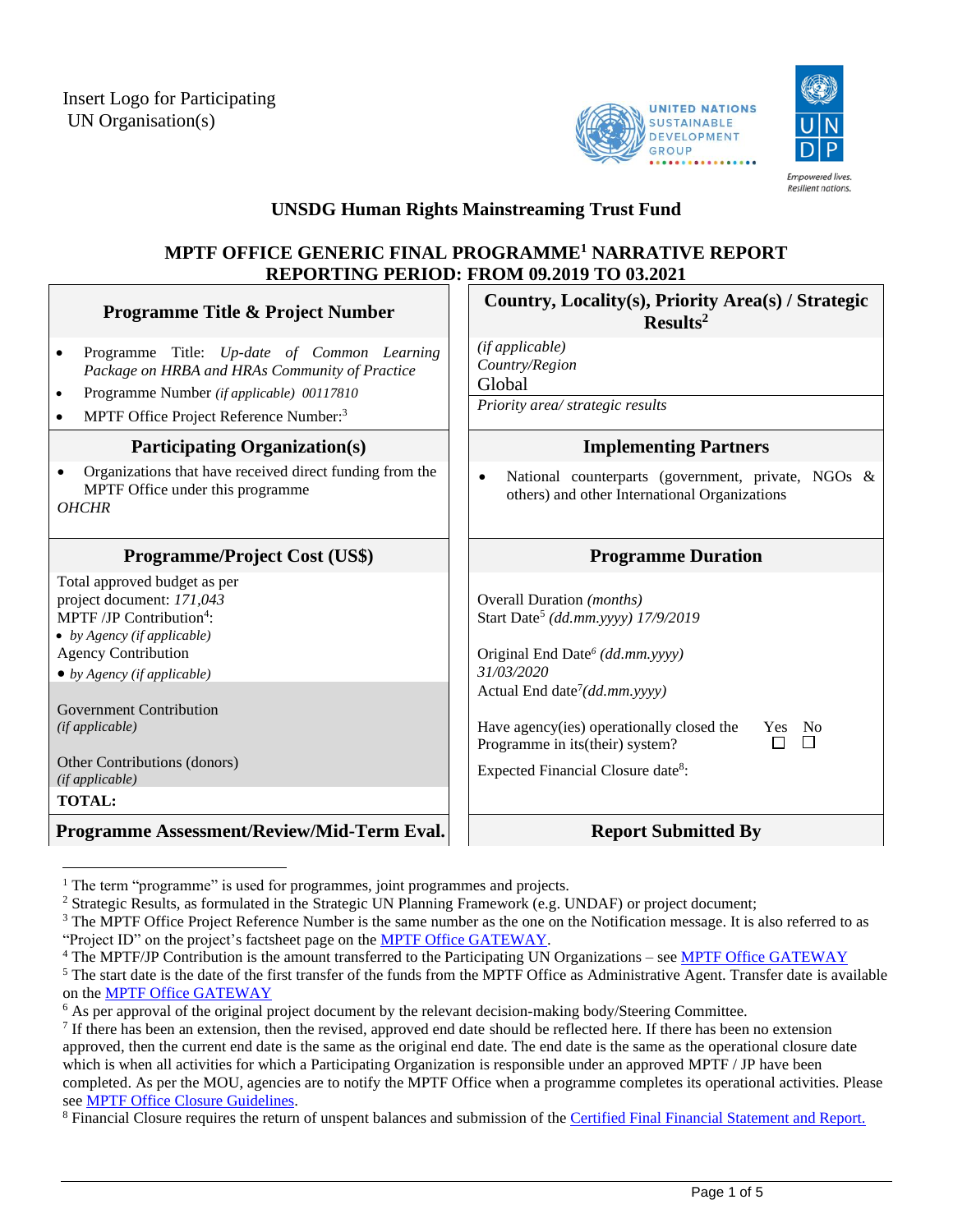- o Name: Karin Lucke
- o Title: Senior Human Rights Officer
- o Participating Organization (Lead): *OHCHR*
- o Email address: Karin.lucke@un.org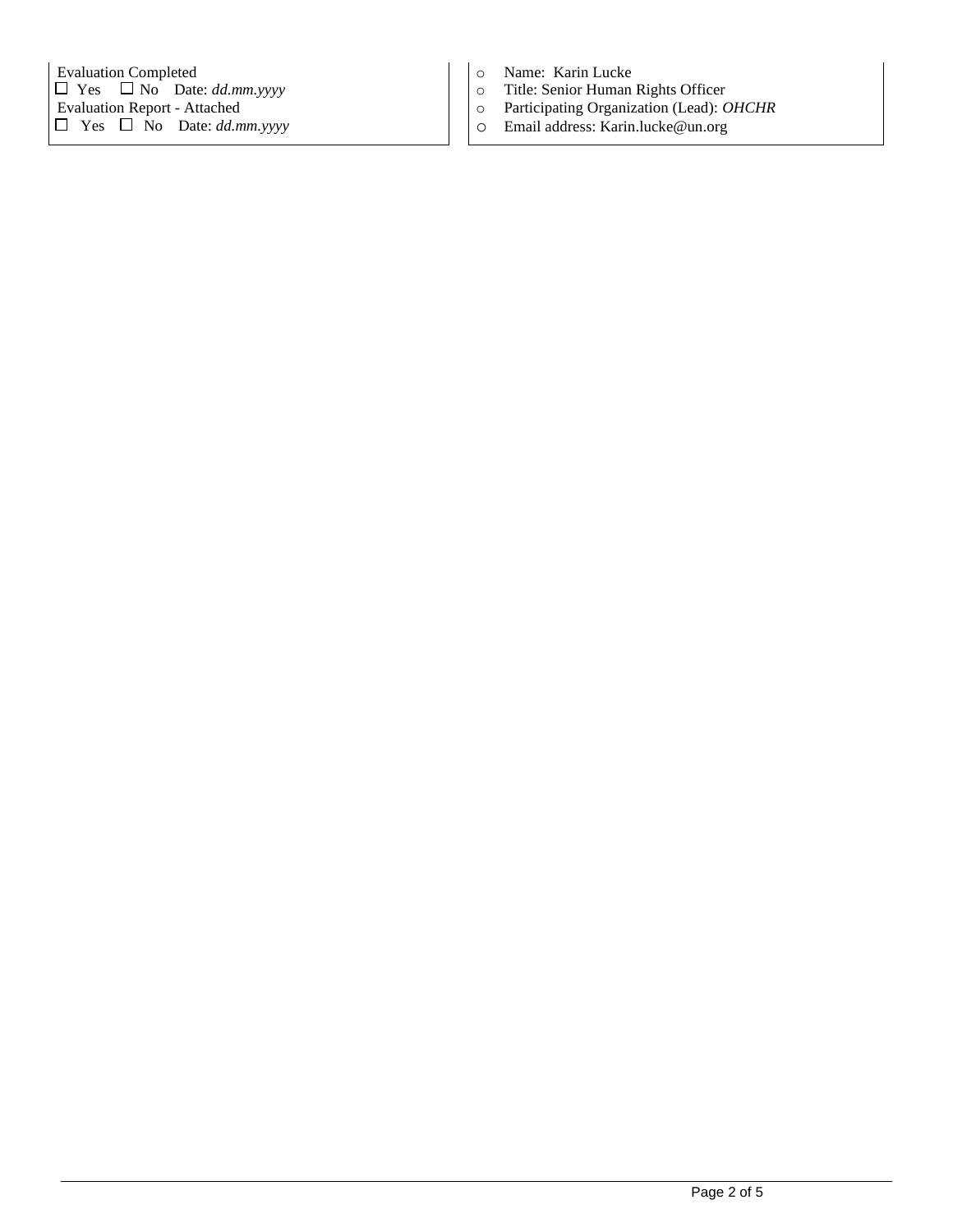# **FINAL PROGRAMME REPORT FORMAT**

# **EXECUTIVE SUMMARY**

### **I. Purpose**

This project comprised two elements:

- *The updating of the UNSDG Common Learning Package on the Human Rights Based Approach (CLP) sought to ensure that the HRBA, gender equality and women's empowerment and Leaving No One Behind (three of the Guiding Principles) are fully and comprehensively applied by UNCTs when embarking on the process of elaborating the new CCAs and Cooperation Frameworks. An essential first step was the effort of the Human Rights Task Team to update the CLP, ensuring it is fully aligned with today's development context, including the 2030 Agenda and the vision and steps in the new Cooperation Framework Guidance.*
- *HRA Community of Practice meeting: The community of practice meetings serve as an important venue in the monitoring of the implementation and development of the HRA programme (in addition to the regular exchanges with RCs and HRAs). Through the community of practice, opportunities and challenges with the functions and terms of reference of the HRAs and the situation evolving in the countries of deployment are assessed and experiences shared among the advisers. For the community of practice in 2020, particularly relevant was the need to anticipate effects/impacts so far of the UN development system reform and the role of the Human Rights Advisers with a view to support them better. Briefings on guidance and methodologies; capacity building and enhancing thematic expertise are also substantive components of this activity.*

#### **II. Assessment of Programme Results**

# **i) Narrative reporting on results:**

- *The review of the HRBA Learning Packaged started with the organization of a first workshop by OHCHR in Geneva on 11-12 September 2019, which has since been followed-up and the materials piloted during an HRBA training in Tunisia facilitated by OHCHR in January 2020. The remaining component of the project envisaged to be implemented in 2020 was the organisation of the 3rd HRAs community of practice, scheduled to take place in Bangkok, Thailand from 10 -14 February 2020.*
- *Due to the COVID19-related challenges in the region, the scheduled community of practice was postponed in early February 2020 to a later date in 2020 in Bangkok (as travels had been already organized and the costs for changing dates was assessed as less costly than cancelling and changing venue) with a preliminary date set for 27 April – 1 May 2020. Due to UN travel restrictions due to COVID-19 the activity ultimately had to be cancelled. As a number of travels for Human Rights Advisers in particular those in Asia had already been processed and part of the itinerary used, tickets could not be amended and returned, hence the costs were incurred. For the other HRAs there were some costs involved for cancelations. The venue cancelation did not incur any costs.*
- *OHCHR supported the HRA community of practice through virtual means throughout 2020.*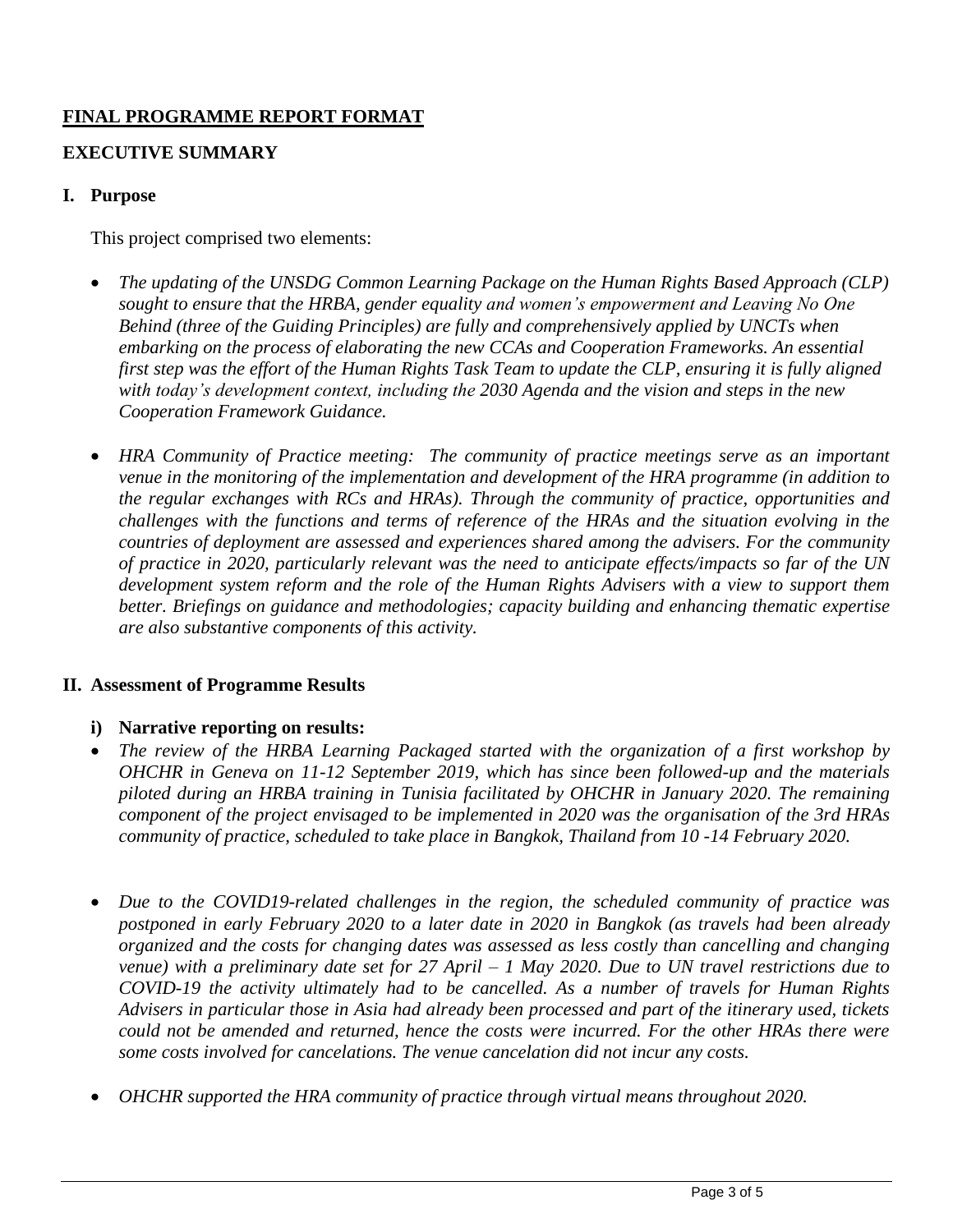- *The Steering Committee, in September 2020, considered that COVID19 travel restrictions will continue in early 2021 and thus did not approve the request for extension. The Steering Committee suggested that OHCHR consider submitting a new proposal for an HRA Community of Practice in 2021 if funds are needed for a virtual engagement or if a face to face meeting becomes possible.*
- *From 2020 the project component to update the HRBA CLP has continued under the leadership of UN Women.*
- **Outcomes:**
- *Enhanced common understanding, messages and practical guidance on integrated approaches to HRBA, LNOB and Gender Equality and Women's Empowerment in the context of the 2030 Agenda and UN development system repositioning, which was subsequently reflected in the UNSDG Cooperation Framework Companion Piece on the Guiding Principles, the Operational Guide on LNOB for UNCTs and the ongoing work on development of training materials for UNCTs.*
- **Outputs:**
- *The UNSDG HRM Fund enabled a small group of UN experts including HRAs from across the globe to participate in a workshop where they prepared an initial draft update of the HRBA CLP informed by experience in supporting UNCTs in applying the HRBA. The revised CLP also clarifies the linkages between the HRBA and the principles of LNOB and gender equality and women's empowerment, so that UN country teams are not working on these efforts in siloes but in an integrated and effective way. The revised draft of the CLP will serve as a basis for future training support to be provided in the rollout of the new Cooperation Framework Guidance. Time was also dedicated to identifying strategic entry points for the roll out of the revised training package at global, regional and country level. The discussions amongst the UN representatives at this expert meeting also informed the development of the Companion Package on the Cooperation Framework, which was initiated by DCO in mid-2019.*

# **Qualitative assessment:**

• *The UNSDG HRM Fund enabled expert level discussion among key entities of the UNDS to ensure the system seizes the opportunities of the UNDS repositioning to strengthen the integration of HRBA, Gender equality and Women's empowerment and LNOB in an integrated manner in the new CCA and Cooperation Frameworks. It was critical to ensure that experience gained over the last 20 years in mainstreaming human rights and gender equality was leveraged and, in particular ensure that practical, lived experiences at field level and key bottlenecks - including at the political level informed the discussion so as to ensure that the new package can reflect innovative tactics and methods. Finally, the participation of the Danish Institute for Human Rights was critical to leverage the Institute's expertise and ensure ownership of this key stakeholder moving forward.*

# **iii) Evaluation, Best Practices and Lessons Learned**

• *Engaging a small group of UN experts from across entities and from HQ and country level enabled a rich discussion on areas for strengthening the HRBA CLP – both in terms of conceptual messaging as well as practical steps. It was timely to conduct this workshop in late 2019 as this enabled some of the conclusions to be translated into the Companion Package for the Cooperation Framework, in particular the Companion Piece on the Guiding Principles.*